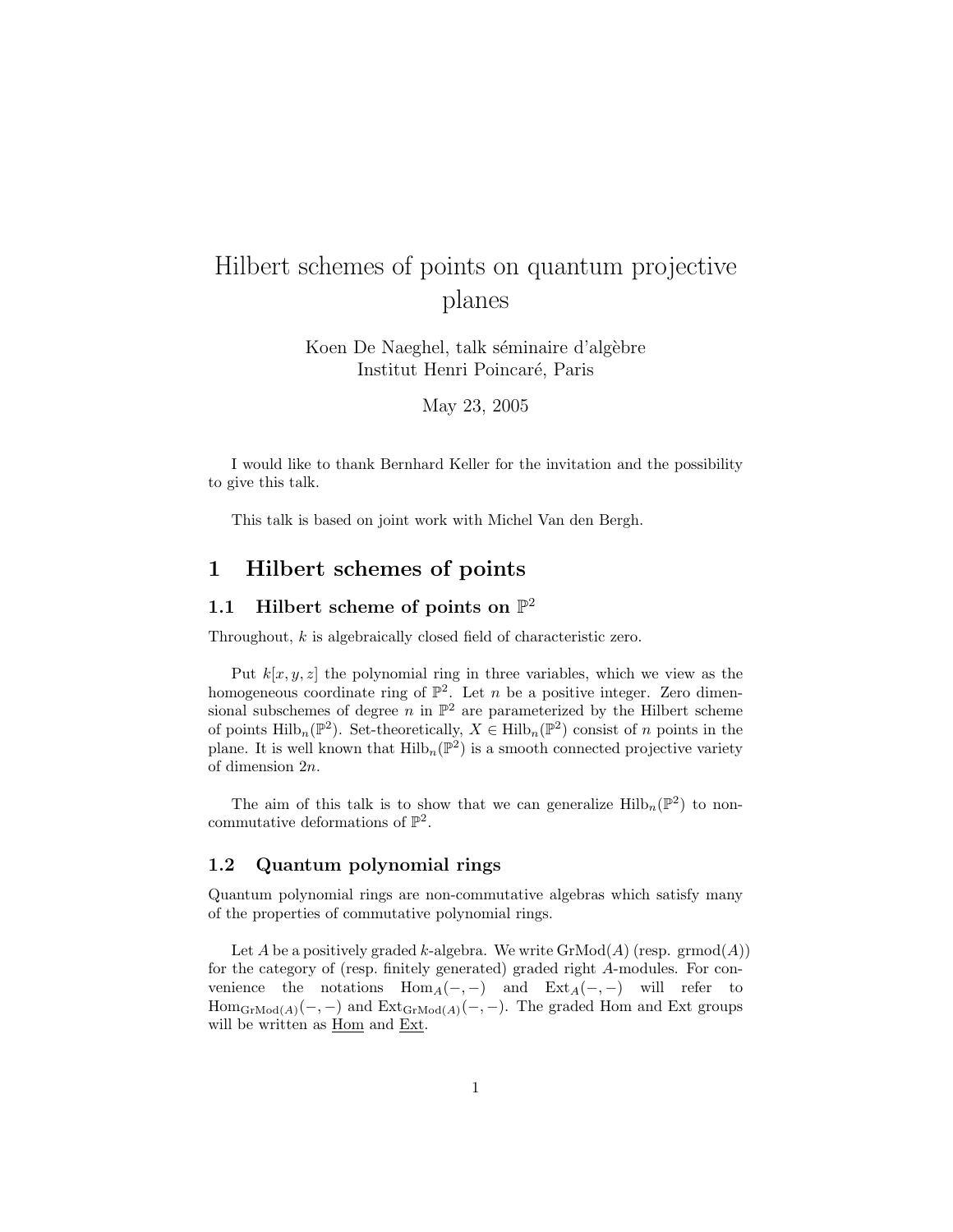**Definition 1.2.1.** A graded k-algebra  $A = k + A_1 + A_2 + ...$  is an Artin-Schelter regular algebra of dimension d if it has the following properties:

- (i) A has finite global dimension  $d$ ;
- (ii) A has polynomial growth, that is, there exists positive real numbers  $c, \delta$ such that  $\dim_k A_n \leq c n^{\delta}$  for all positive integers *n*;
- (iii) A is Gorenstein, meaning there is an integer  $l$  such that

$$
\underline{\operatorname{Ext}}_A^i(k_A, A) \cong \begin{cases} A^k(l) & \text{if } i = d, \\ 0 & \text{otherwise.} \end{cases}
$$

where *l* is called the *Gorenstein parameter* of *A*.

If  $A$  is commutative then condition (i) already implies that  $A$  is isomorphic to a polynomial ring  $k[x_1, \ldots x_n]$  with some positive grading. If in this case the grading is standard then  $n = l$ .

We will consider the case where  $d = 3$ . There exists a complete classification for Artin-Schelter regular algebras of dimension three (Artin and Schelter; Artin, Tate and Van den Bergh; Stephenson). It is known that three dimensional Artin-Schelter regular algebras have all expected nice homological properties. For example they are both left and right noetherian domains.

In this talk we further restrict ourselves to three dimensional Artin-Schelter regular algebras which are in addition Koszul. These have three generators (each of degree one) and three defining relations in degree two. The minimal resolution of k has the form

$$
0 \to A(-3) \to A(-2)^3 \to A(-1)^3 \to A \to k_A \to 0
$$

hence the Hilbert series of A is the same as that of the commutative polynomial algebra  $k[x, y, z]$  with standard grading. Such algebras are also referred to as quantum polynomial rings in three variables ( qpr for short).

#### 1.3 Examples of quantum polynomial rings

**Example 1.1.** The (commutative) polynomial ring  $k[x, y, z]$  in three variables with standard grading is a quantum polynomial ring in three variables.

Example 1.2. A standard example is provided from homogenization of the first Weyl algebra. So let  $A_1$  we the first Weyl algebra

$$
A_1 = k \langle x, y \rangle / (xy - yx - 1)
$$

Introduce a third variable  $z$  which commutes with  $x$  and  $y$ , and for which  $yx - xy - z^2 = 0$ . Thus deg  $z = 1$ , and we obtain a quantum polynomial ring in three variables

$$
H = k \langle x, y, z \rangle / (zx - xz, zy - yz, xy - yx - z^2)
$$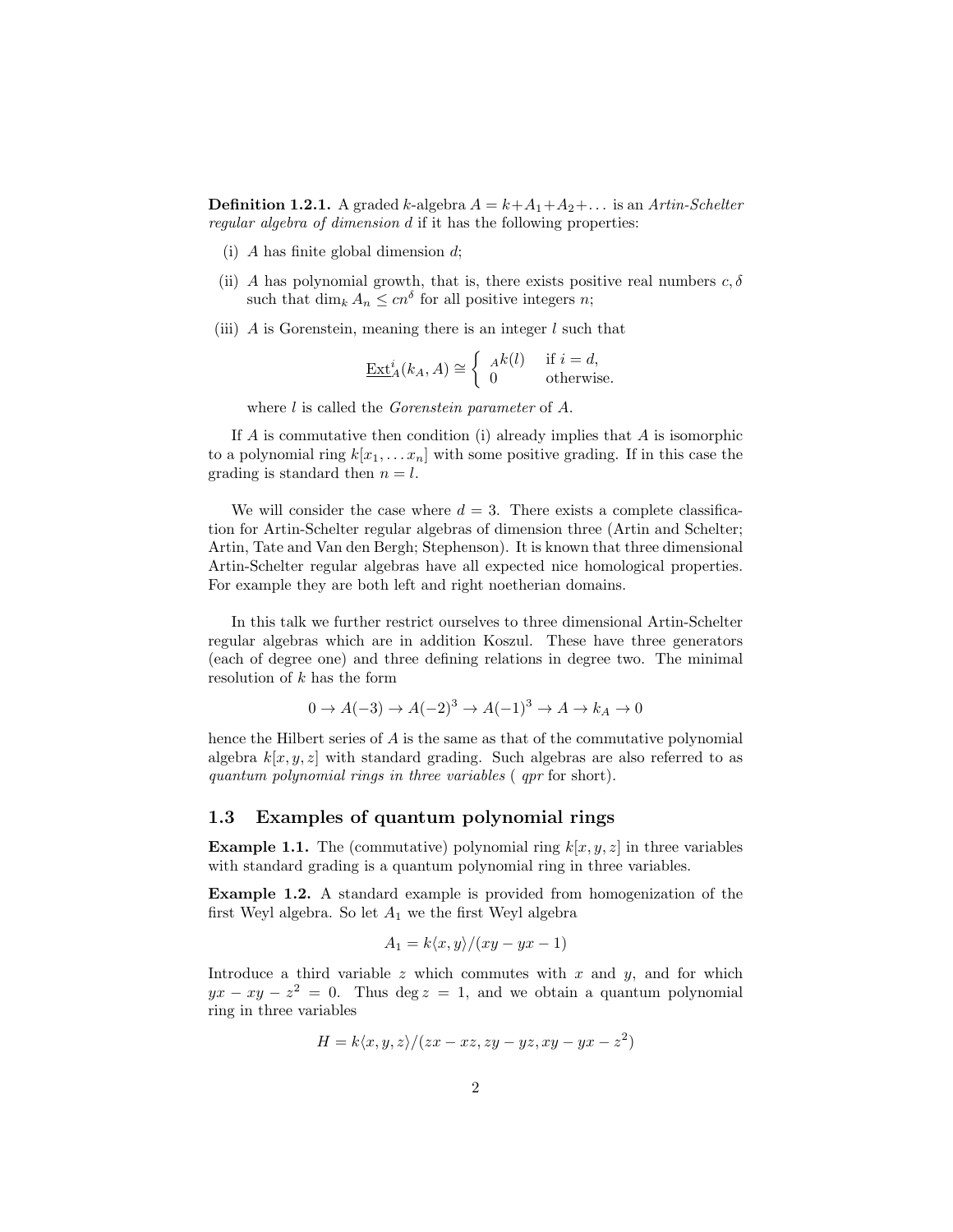It is easy to see that  $H$  is the Rees algebra with respect to the standard Bernstein filtration on  $A_1$ , and  $A_1 = H/(z-1)H$ .

Example 1.3. The generic quantum polynomial rings in three variables are the three dimensional Sklyanin algebras. They are of the form

$$
Skl_3(a, b, c) = k\langle x, y, z\rangle/(f_1, f_2, f_3)
$$

where  $f_1, f_2, f_3$  are the quadratic equations

$$
\begin{cases}\nf_1 = ayz + bzy + cx^2 \\
f_2 = azx + bxz + cy^2 \\
f_3 = axy + byx + cz^2\n\end{cases}
$$

and  $(a, b, c) \in \mathbb{P}^2$  are generic scalars. Note that  $\text{Skl}_3(a, b, c)$  is not a skew polynomial ring, i.e. the relations cannot be written in the form

$$
x_i x_j = \sum_{(k,l) < (i,j)} c_{kl} x_k x_l \quad \text{(lexicographic ordering)}
$$

#### 1.4 Quantum projective planes

Let  $A = k + A_1 + A_2 + \ldots$  be a noetherian graded k-algebra. Following Artin and Zhang, we define the non-commutative projective scheme  $X = \text{Proj } A$  of A as the triple  $(Tails(A), \mathcal{O}, s)$  where Tails A is the quotient category of GrMod A modulo the direct limits of finite dimensional objects,  $\mathcal O$  is the image of  $A$  in Tails(A) and s is the automorphism  $\mathcal{M} \mapsto \mathcal{M}(1)$  (induced by the corresponding functor on  $\mathrm{GrMod}(A)$ . We write  $\mathrm{Qch}(X) = \mathrm{Tails}(A)$  and we let  $\mathrm{coh}(X)$  be the noetherian objects in  $Qch(X)$ . Below it will be convenient to denote objects in  $Qch(X)$  by script letters, like M.

We write  $\pi$ : GrMod $(A) \rightarrow$  Tails $(A)$  for the quotient functor. The right adjoint  $\omega$  of  $\pi$  is given by  $\omega \mathcal{M} = \bigoplus_n \Gamma(X, \mathcal{M}(n))$  where as usual  $\Gamma(X, -) =$  $Hom(\mathcal{O}, -).$ 

In case  $A$  is a quantum polynomial ring in three variables, the corresponding Proj A will be called a quantum (projective) plane and will be denoted by  $\mathbb{P}^2_q$ .

#### 1.5 Geometric data associated to quantum planes

It was shown by Artin, Tate and Van den Bergh that a quantum polynomial ring A in three variables is completely determined by geometric data  $(E, \sigma, \mathcal{L})$ where

- $E \hookrightarrow \mathbb{P}^2$  is either  $\mathbb{P}^2$  or a divisor of degree three in  $\mathbb{P}^2$
- $\sigma \in \text{Aut}(E)$
- $\mathcal L$  is a line bundle on  $E$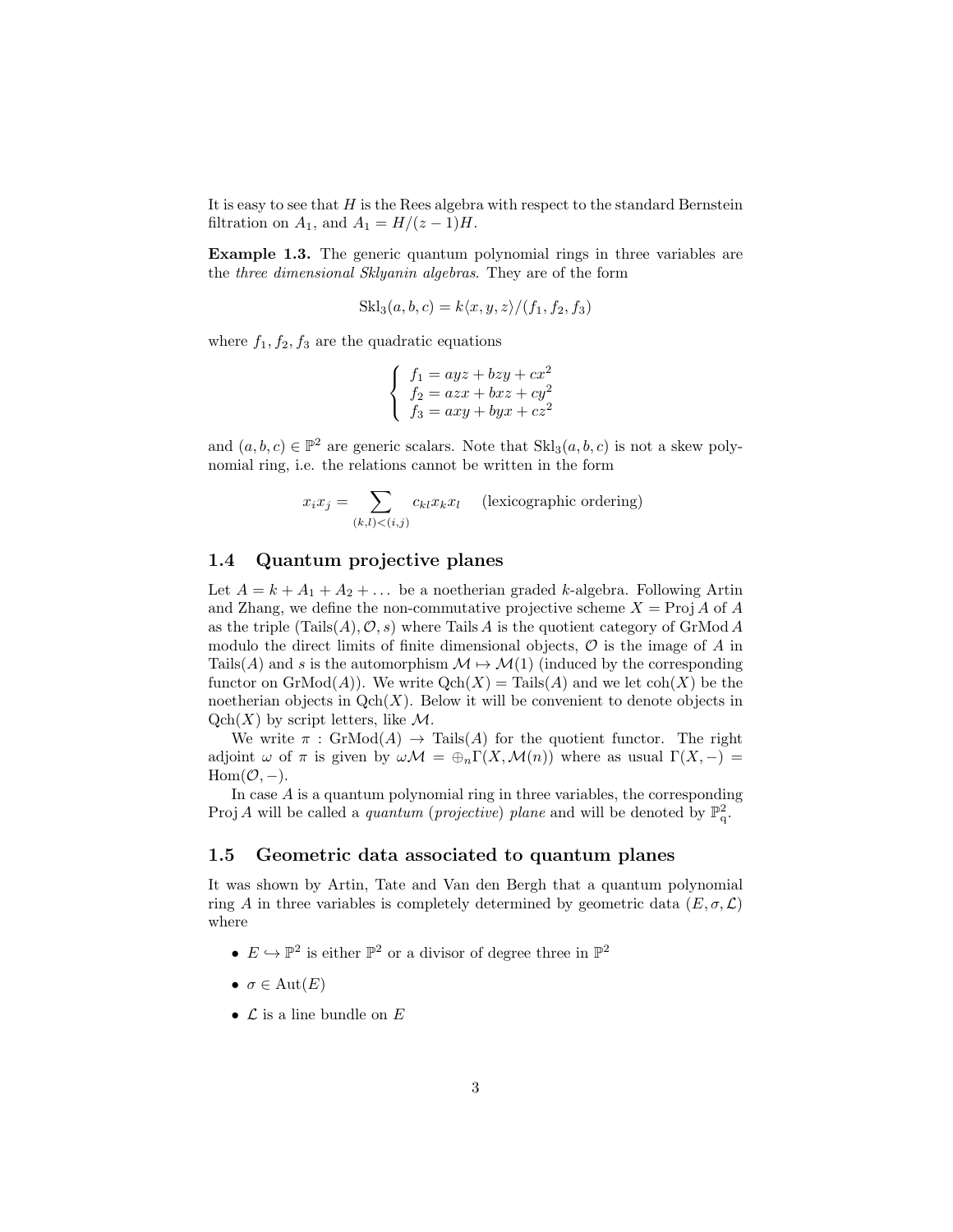If  $E = \mathbb{P}^2$  we say that A is linear, otherwise we say that A is elliptic since E then corresponds to an elliptic curve. Associated to the geometric data is the so-called "twisted" homogeneous coordinate ring  $B = B(E, \sigma, \mathcal{L})$ . If A is linear then  $B \cong A$ , and if A is elliptic there is a central element g of degree 3 of A such that  $B \cong A/qA$ . Though the structure of Proj A is somewhat obscure, that of  $Proj B$  is well understood: There is an equivalence of categories

$$
\mathrm{Tails}(B) \underset{\Gamma_*}{\overset{(\tilde{-})}{\underset{\Gamma_*}{\longleftrightarrow}}} \mathrm{Qcoh}(E)
$$

Combining with the relation between  $B$  and  $A$  this gives us a pair of adjoint functors  $i^*, i_*$ 



Note that  $i_*$  is exact.

#### 1.6 Examples of quantum planes

**Example 1.4.** Consider the commutative polynomial ring  $k[x, y, z]$ . Then  $E =$  $\mathbb{P}^2$  and  $\sigma = id$ . Thus  $k[x, y, z]$  is a linear qpr.

**Example 1.5.** Consider the homogenized Weyl algebra  $H$ . Then  $E$  is given by  $z^3 = 0$ , thus E is the "triple" line  $z = 0$  in  $\mathbb{P}^2$  which points are  $(x, y, \epsilon)$  such that  $\epsilon^3 = 0$ . Thus H is an elliptic qpr. The automorphism  $\sigma$  corresponds to an infinitesimal translation. In particular  $\sigma$  has infinite order.

**Example 1.6.** Consider a three-dimensional Sklyanin algebra  $\text{Skl}_3(a, b, c)$ . Then the equation of  $E$  is defined by the equation

$$
(a3 + b3 + c3)xyz = abc(x3 + y3 + z3)
$$

It follows that E is a smooth elliptic curve (due to the generic choice of  $a, b, c \in k$ ) hence  $\text{Skl}_3(a, b, c)$  is an elliptic qpr. The automorphism  $\sigma$  of E is given by translation by some point  $\xi \in E$  under the group law.

### 1.7 Hilbert schemes of points on quantum planes

For a quantum polynomial ring in three variables, the definition of the Hilbert scheme of points  $\text{Hilb}_n(\mathbb{P}_q^2)$  on it quantum plane  $\mathbb{P}_q^2$  is not entirely straightforward since in general  $\mathbb{P}_q^2$  will have very few zero dimensional non-commutative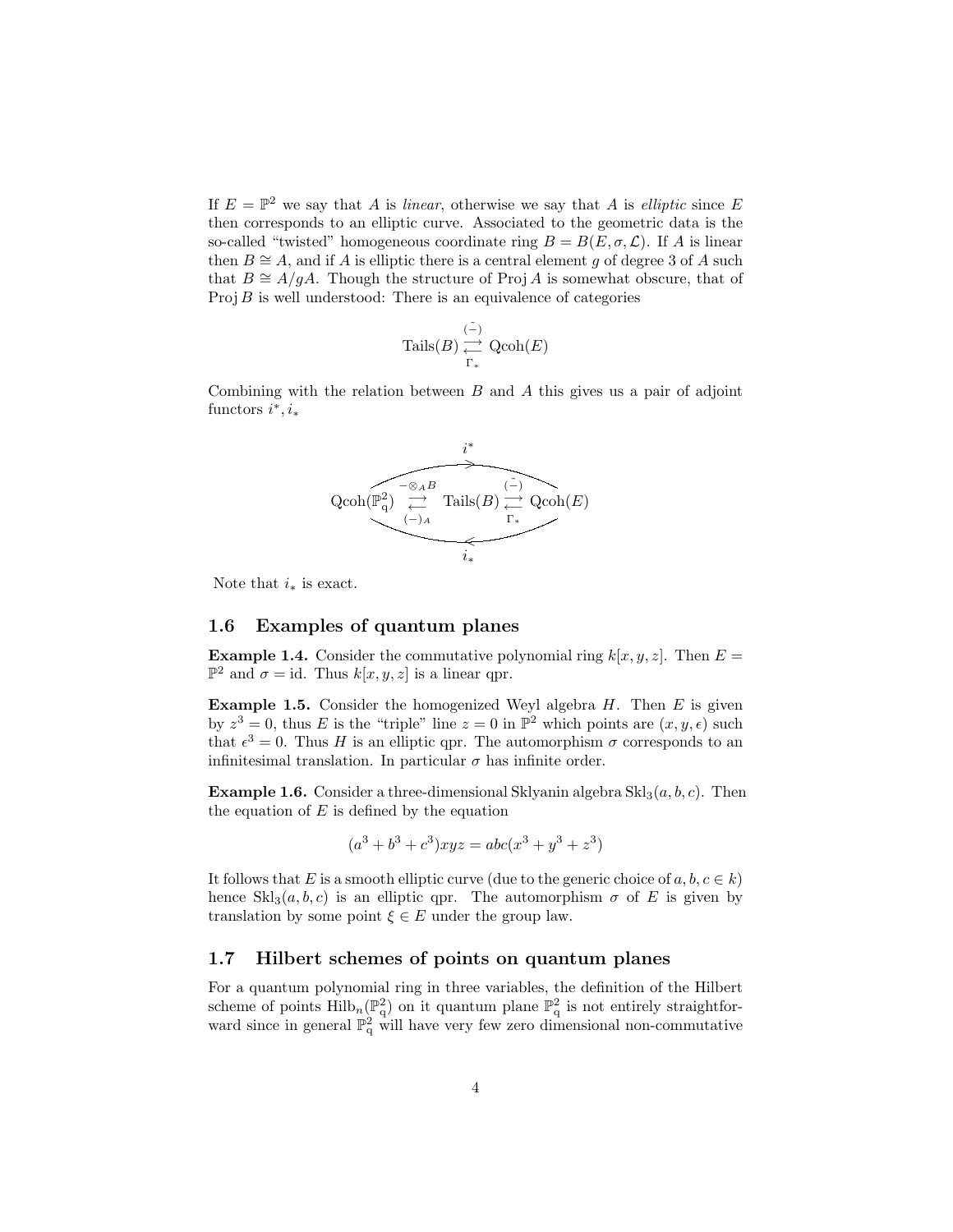subschemes (S.P. Smith).

Let us return for a moment to the commutative projective plane  $\mathbb{P}^2$ . For  $X \in \mathrm{Hilb}_{n}(\mathbb{P}^{2}),$  let  $\mathcal{I}_{X} \subset \mathcal{O}_{\mathbb{P}^{2}}$  be the ideal sheaf of X and  $I_{X}$  the graded ideal associated to X

$$
I_X = \Gamma_*(\mathbb{P}^2, \mathcal{I}_X) = \bigoplus_l \Gamma(\mathbb{P}^2, \mathcal{I}_X(l))
$$

The graded ring  $A(X) = A/I_X$  is the homogeneous coordinate ring of X. Now  $I = I_X$  has the following properties:

- 1.  $I \in \mathrm{grmod}(A)$  is torsion free and has projective dimension one
- 2. dim<sub>k</sub>  $A_m \dim_k I_m = n$  for  $m \gg 0$

and it is easy to see that correspondence is reversible: If a graded A-module I satisfies (1), (2) then  $I = I_X$  for some  $X \in \text{Hilb}_n(\mathbb{P}^2)$ .

As Nevins and Stafford observed, this turns out to be the correct generalisation: Define  $\mathrm{Hilb}_{n}(\mathbb{P}_{q}^{2})$  as the scheme parameterizing the graded right Amodules such that (1), (2) holds. Note that if  $I \in \mathrm{grmod}(A)$  has rank one then the Hilbert series  $h_I(t) = \sum_i \dim_k I_i t^i$  of I has the form

$$
h_I(t) = \frac{1}{(1-t)^3} + \frac{a}{(1-t)^2} + \frac{b}{1-t} + f(t)
$$

for some integers  $a, b$  and  $f(t) \in \mathbb{Z}[t, t^{-1}]$ . After appropiate shifting of I we may assume that

$$
h_I(t) = \frac{1}{(1-t)^3} - \frac{n}{1-t} + f(t)
$$
\n(1)

for some integer *n*, which is equivalent with (2). Thus  $\prod_n \text{Hilb}_n(\mathbb{P}^2_q)$  parameterizes

 ${I \in \text{grmod}(A) \text{ torsion free, rank } I = 1, \text{pd } I = 1 }$  / iso, shift

In particular, it is natural to consider the subset  $\mathrm{Hilb}_{n}(\mathbb{P}_{q}^{2})^{\text{inv}}$  of the reflexive objects of  $\mathrm{Hilb}_{n}(\mathbb{P}_{q}^{2})$ . Since a reflexive A-module has automatically projective dimension one we get that  $\prod_n \mathrm{Hilb}_n(\mathbb{P}^2_q)^{\mathrm{inv}}$  parameterizes

 ${I \in \mathrm{grmod}(A) \text{ reflexive and } \mathrm{rank}\, I = 1 }$  / iso, shift

We now turn to a main result:

Theorem 1.7. Let A be a quantum polynomial ring in three variables. Then

- 1. Hilb<sub>n</sub>( $\mathbb{P}^2$ ) is a smooth connected projective variety of dimension  $2n$ .
- 2. Hilb<sub>n</sub>( $\mathbb{P}^2$ )<sup>inv</sup> is open in Hilb<sub>n</sub>( $\mathbb{P}^2$ ), and dense if A is elliptic and  $\sigma$  has infinite order.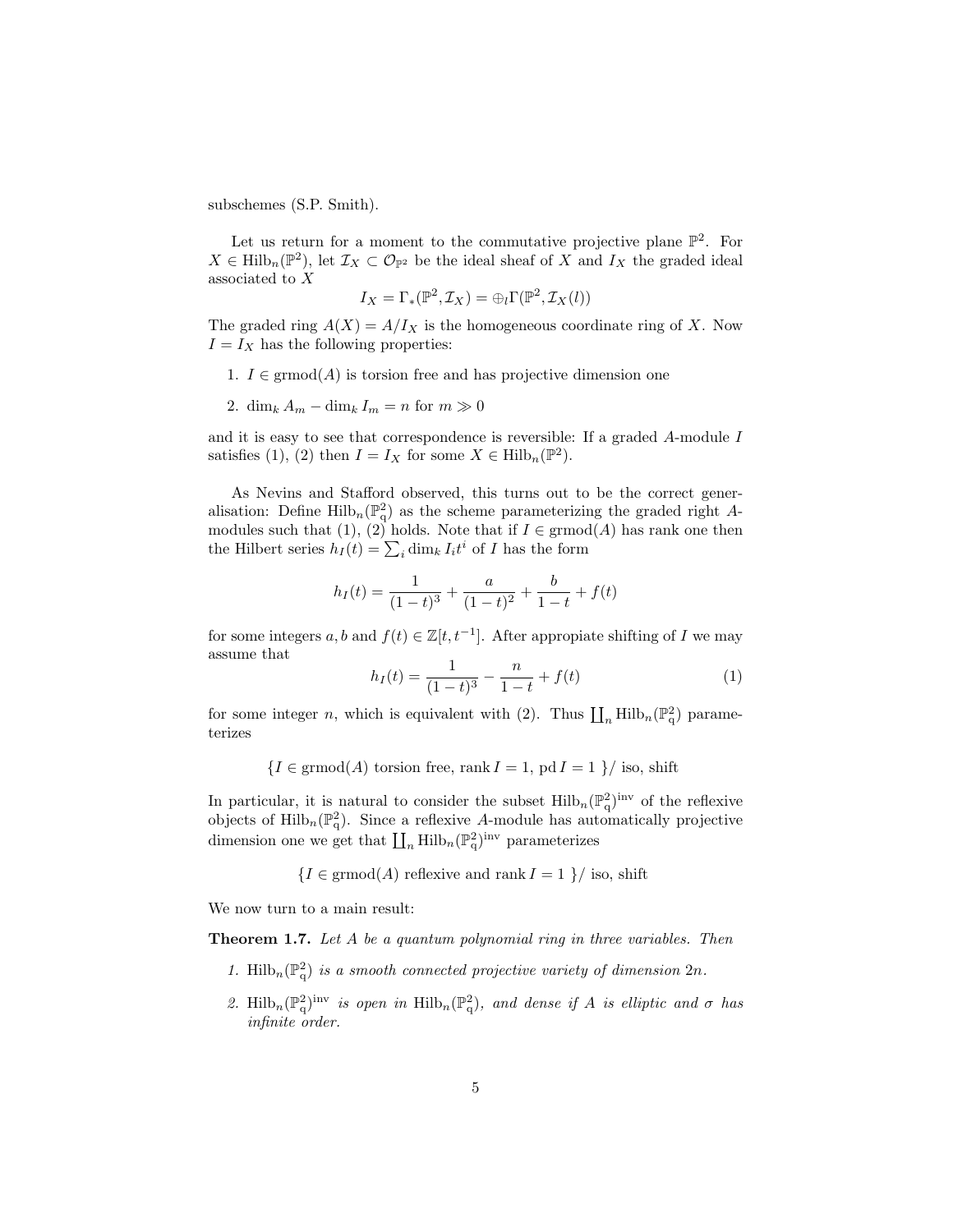3. In case A is a Sklyanin algebra and  $\sigma$  has infinite order then  $\mathrm{Hilb}_{n}(\mathbb{P}_{q}^{2})^{\text{inv}}$ is a smooth connected affine variety of dimension 2n.

Statement (1) and the openness in (2) is due Nevins and Stafford. The connectedness in (1) was proved using deformation theoretic methods and the known commutative case. In the case where  $A$  is the homogenized Weyl algebra this result was already proved by Wilson. Statement (3) is due to De Naeghel and Van den Bergh.

We were able to give an intrinsic proof for the connectedness of  $\mathrm{Hilb}_{n}(\mathbb{P}_{q}^{2})$  wich we will sketch in Section 2.

### 1.8 Examples of Hilbert schemes of points on quantum planes

**Example 1.8.** Let  $k[x, y, z]$  be the (commutative) polynomial ring. Then  $\text{Hilb}_n(\mathbb{P}^2_q)$  coincides with  $\text{Hilb}_n(\mathbb{P}^2)$ . Further,  $\text{Hilb}_n(\mathbb{P}^2_q)$ <sup>inv</sup> is empty for  $n > 0$ , as every reflexive ideal over  $k[x, y, z]$  is, up to shifting, isomorphic to  $k[x, y, z]$ . Or equivalently, every line bundle on  $\mathbb{P}^2$  is isomorphic to the structure sheaf  $\mathcal{O}_{\mathbb{P}^2}$ , up to shift.

It is fair to say that the next example, and in particular Theorem 1.10, was the starting point of the study of Hilbert schemes of points on more general quantum projective planes.

**Example 1.9.** Consider the first Weyl algebra  $A_1$  and the homogenized Weyl algebra H. If  $I \in \text{Hilb}_n(\mathbb{P}_q^2)^{\text{inv}}$  then  $I[z^{-1}]_0$  is a torsion free right  $A_1$ -module. Note that such modules are projective hence reflexive, and up to isomorphism they are identified with a right  $A_1$ -ideal. This correspondence is reversible:

$$
\coprod_n \mathrm{Hilb}_n(\mathbb{P}_q^2)^{\mathrm{inv}} \cong \{ \text{ right } A_1 \text{-ideals } \} / \text{ iso}
$$

Moreover, the  $\mathrm{Hilb}_{n}(\mathbb{P}_{q}^{2})^{\text{inv}}$  are corresponding to the orbits of the isoclasses of right  $A_1$ -ideals under the natural action of  $Aut(A_1)$ . There is a nice description:

**Theorem 1.10.** The variety  $\text{Hilb}_n(\mathbb{P}^2_q)^{\text{inv}}$  is the nth Calogero-Moser space

$$
C_n = \{(X, Y) \in M_n^2(k) \mid \text{rank}([Y, X] - id) \le 1\} / \mathrm{Gl}_n(k)
$$

where  $\mathrm{Gl}_n(k)$  acts by simultaneous conjugation.

The first proof of Theorem 1.10 used the fact that there is a description of the right  $A_1$ -ideals in terms of the (infinite dimensional) adelic Grassmanian (due to Cannings and Holland). Using methods from integrable systems Wilson established a relation between the adelic Grassmanian and the Calogero-Moser spaces. Later, Berest and Wilson proved Theorem 1.10 using non-commutative algebraic geometry. That such an approach should be possible was anticipated very early by Lieven Le Bruyn who came very close proving Theorem 1.10. We used similar ideas to prove Theorem 1.7(3) although the situation there is more complicated.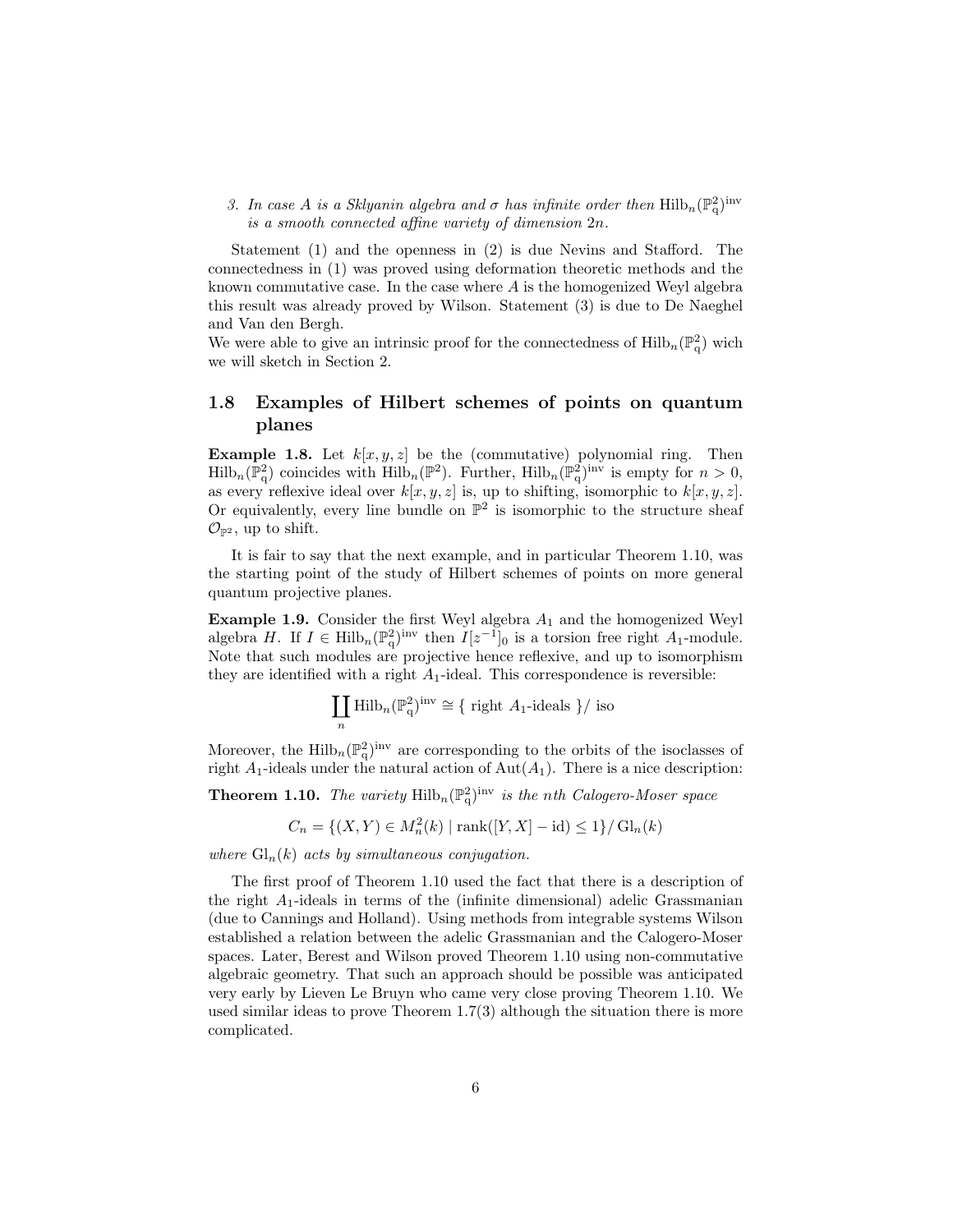## 2 Hilbert series, stratification, connectedness

Let A be a quantum polynomial ring in three variables and  $\mathbb{P}^2_q$  the corresponding quantum plane. The idea to prove connectedness for  $\mathrm{Hilb}_{n}(\mathbb{P}_{q}^{2})$  is to determine the (finite) set of all appearing Hilbert series

$$
\Gamma_n = \{ h_I(t) \mid I \in \text{Hilb}_n(\mathbb{P}_q^2) \}
$$

Defining

$$
\mathrm{Hilb}_{h}(\mathbb{P}_{q}^{2}) = \{ I \in \mathrm{Hilb}_{n}(\mathbb{P}_{q}^{2}) \mid h_{I}(t) = h(t) \}
$$

we then obtain a stratification into smooth, non-empty connected locally closed sets

$$
\mathrm{Hilb}_{n}(\mathbb{P}_{q}^{2}) = \bigcup_{h \in \Gamma_{n}} \mathrm{Hilb}_{h}(\mathbb{P}_{q}^{2})
$$
\n(2)

In the commutative case this was shown by Gotzmann. Furthermore if  $I \in$  $\text{Hilb}_n(\mathbb{P}^2_q)$  then  $\dim_k \text{Ext}^1_A(I, I) = \dim \text{Hilb}_{h(I)}(\mathbb{P}^2_q)$ . We will see that there is a formula for  $\dim_k \text{Ext}^1_A(I,I)$  which only depends on  $h(I)$ . This proves that the strata Hilb<sub>h</sub>( $\mathbb{P}^2$ ) are smooth. Moreover, from that formula for  $\dim_k \text{Ext}^1_A(I,I)$ it follows that that there is a unique stratum of maximal dimension in (2). In other words  $\mathrm{Hilb}_{n}(\mathbb{P}_{q}^{2})$  contains a dense open connected subvariety. This clearly implies that it is connected.

The aim for the this second part is to give the description of the set  $\Gamma_n$  in §2.2 and indicate the formula for  $\dim_k \operatorname{Ext}_A^{\overline{1}}(I, I)$ .

We first discuss the commutative situation and the geometric interpretation of Hilbert series.

# 2.1 Hilbert scheme of points on  $\mathbb{P}^2$

Let  $A = k[x, y, z]$  be the polynomial ring in three variables. Let  $X \in \text{Hilb}_n(\mathbb{P}_q^2)$ . Set-theoretically, X consist of n points in the plane. As before, let  $I_X$  denote the graded ideal associated to X. The graded ring  $A(X) = A/I_X$  is the homogeneous coordinate ring of X. Let  $h_X$  be its Hilbert function:

$$
h_X : \mathbb{N} \to \mathbb{N} : d \mapsto h_X(d) := \dim (A(X))_d
$$

In other words,  $h_X(d)$  is the rank of the evaluation function in the points of X

$$
\theta: A_d \to k^n
$$

It follows that  $h_X(d)$  gives the number of conditions for a plane curve of degree d to contain X. The Hilbert function  $h<sub>X</sub>$  gives information about the position of the points of  $X$ . Note that

$$
h_X(t) = h_A(t) - h_{I_X}(t)
$$

thus describing the possible  $h_{I_x}$  is the same as describing the possible  $h_x$ .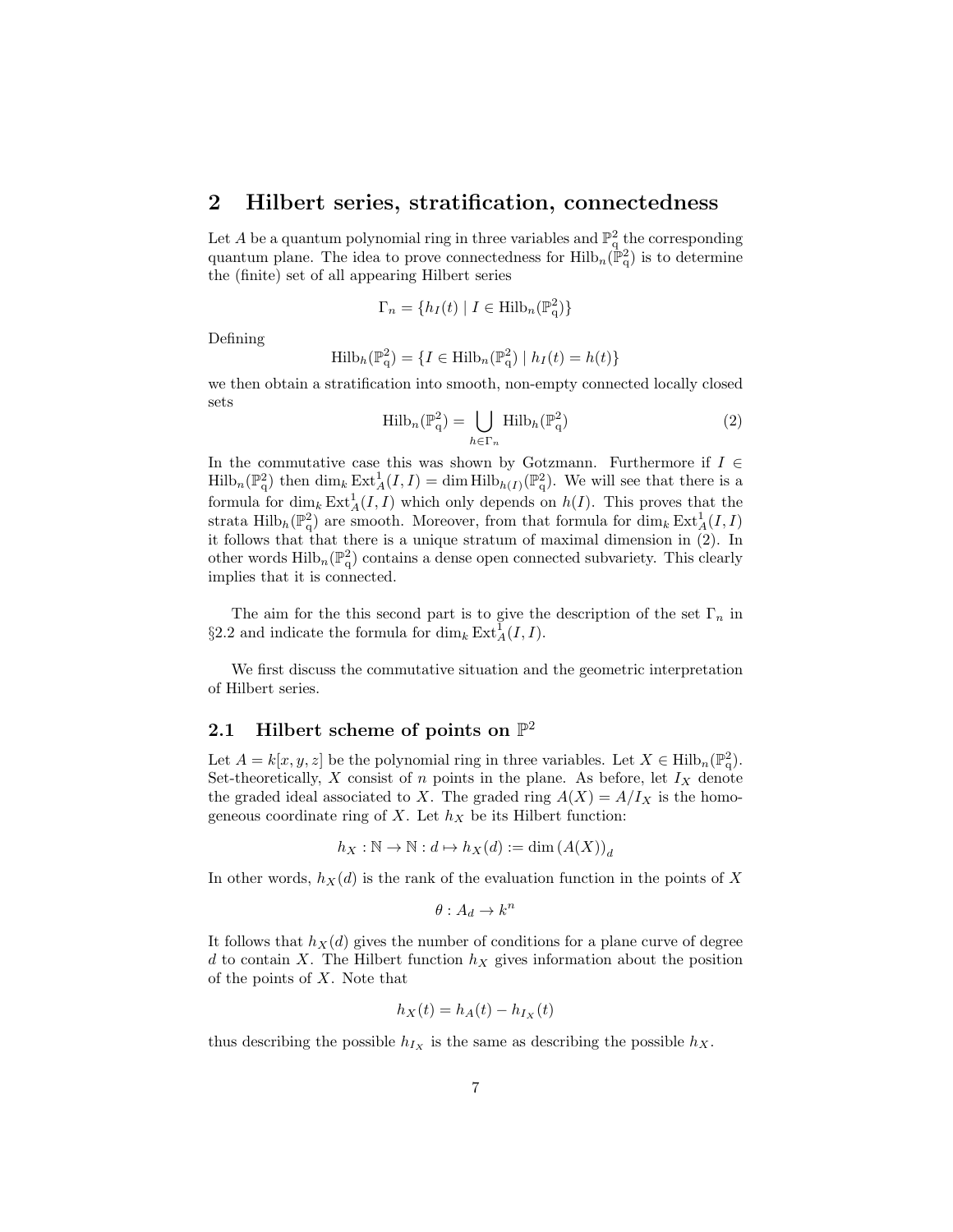**Example 2.1.** A simple case is where X consists of three points in  $\mathbb{P}^2$ . Then the value  $h_X(1)$  tells us whether or not those three points are collinear: we have

$$
h_X(1) = \begin{cases} 2 & \text{if the three points are collinear} \\ 3 & \text{if not} \end{cases}
$$

and  $h_X(d) = 3$  for  $d \geq 2$ , whatever the position of the points. This follows from the fact that the evaluation function in the three points  $A_d \to k^3$  is surjective, since for any two of the three points there exists a polynomial of degree  $d \geq 2$ vanishing at these two points, but not at the third point.

It is clear that  $h_X(0) = 1$  and  $h_X(d) = n$  for sufficiently large values of d relative to n (specifically, for  $d \geq n-1$ ), but for small values of d the situation is more complicated.

A characterization of all possible Hilbert functions of graded ideals in  $k[x_1, \ldots, x_n]$  was given by Macaulay. Apparently it was Castelnuovo who first recognized the utility of the difference function

$$
s_X(d) = h_X(d) - h_X(d-1)
$$

Since  $h_X$  is constant in high degree one has  $s_X(m) = 0$  for  $m \gg 0$ . It turns out that  $s_X$  is a so-called *Castelnuovo function* which by definition has the form

 $s(0) = 1, s(1) = 2, \ldots, s(\sigma - 1) = \sigma \text{ and } s(\sigma - 1) \geq s(\sigma) \geq s(\sigma + 1) \geq \cdots \geq 0.$ 

for some integer  $\sigma \geq 0$ .

It is convenient to visualize a Castelnuovo function using the graph of the staircase function

$$
F_s : \mathbb{R} \to \mathbb{N} : x \mapsto s(\lfloor x \rfloor)
$$

and to divide the area under this graph in unit cases. We will call the result a Castelnuovo diagram. The weight of a Castelnuovo function is the sum of its values, i.e. the number of cases in the diagram.

In the sequel we identify a function  $f : \mathbb{Z} \to \mathbb{C}$  with its generating function  $f(t) = \sum_n f(n)t^n$ . We refer to  $f(t)$  as a polynomial or a series depending on whether the support of  $f$  is finite or not.

Example 2.2.  $s(t) = 1 + 2t + 3t^2 + 4t^3 + 5t^4 + 5t^5 + 3t^6 + 2t^7 + t^8 + t^9 + t^{10} + t^{11}$ is a Castelnuovo polynomial of weight 29. The corresponding diagram is

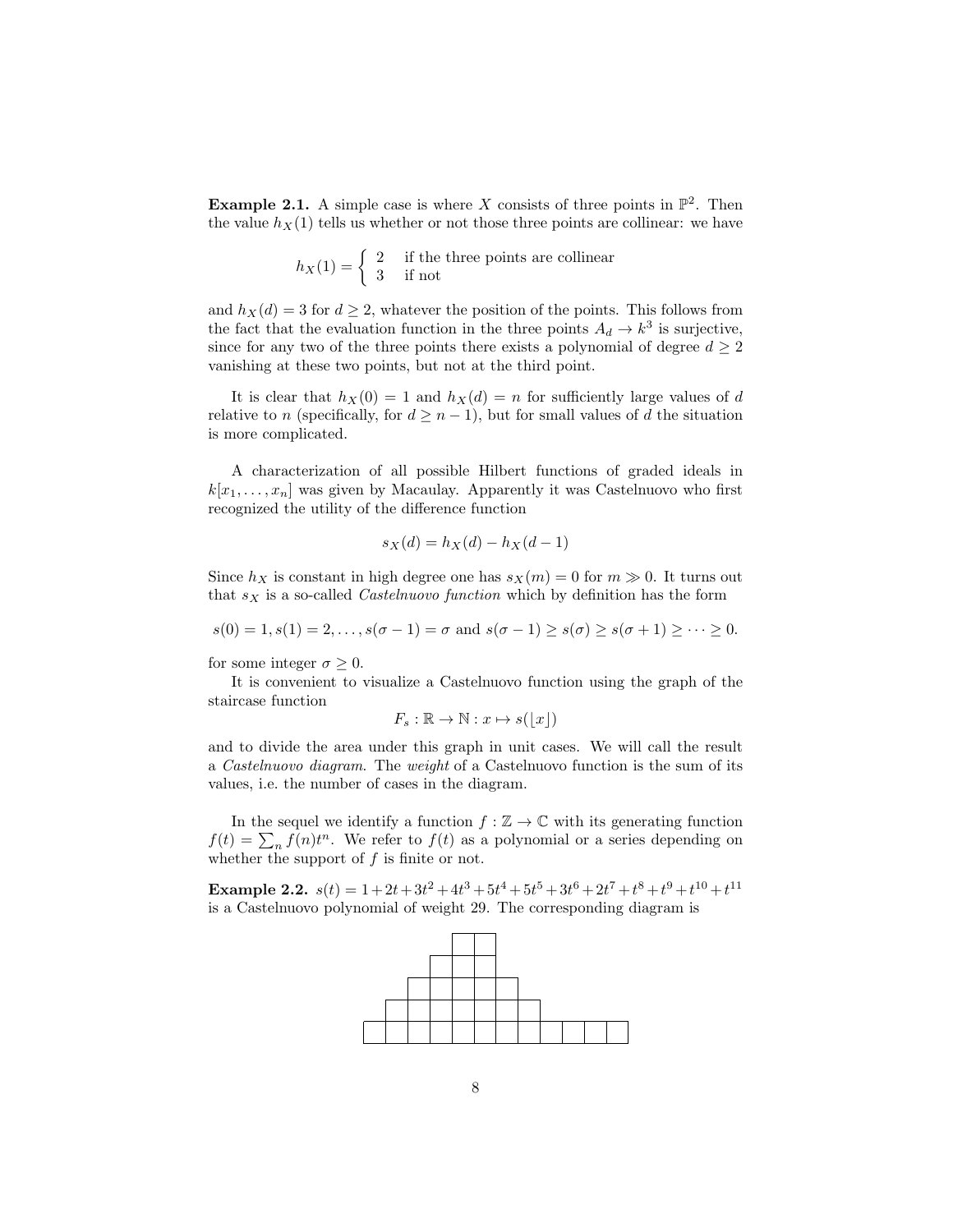The following result is known (Gruson and Peskine).

**Theorem 2.3.** The assignment  $h_X \mapsto s_X$  is a bijective correspondence between

$$
\{h_X \mid X \in \text{Hilb}_n(\mathbb{P}^2)\}
$$

and

{ Castelnuovo functions of weight n }

#### 2.2 Hilbert scheme of points on quantum planes

Let A be a quantum polynomial ring in three variables and  $\mathbb{P}^2_q$  = Proj A its quantum plane. Recall that if  $I \in Hilb_n(\mathbb{P}_q^2)$  then its Hilbert series is of the form

$$
h_I(t) = \frac{1}{(1-t)^3} - \frac{n}{1-t} + f(t)
$$

$$
= h_A(t) - \frac{n - f(t)(1-t)}{1-t}
$$

for some  $f(t) \in \mathbb{Z}[t, t^{-1}]$ . Define  $s_I(t) = n - f(t)(1-t) \in \mathbb{Z}[t, t^{-1}]$ . We have a similar result as Theorem 2.3.

**Theorem 2.4.** Let A be a quantum polynomial ring in three variables. Then the assignment  $h_I(t) \mapsto s_I$  gives a bijective correspondence between

$$
\Gamma_n = \{ h_I(t) \mid I \in \text{Hilb}_n(\mathbb{P}_q^2) \}
$$

and

$$
\{ \ \textit{Castelnuovo functions of weight } n \ \}
$$

Sketch of the proof. As this result is known if  $A$  is linear case, we may assume that A is elliptic.

Beeing the more difficult part, we will restrict to the proof that given a Castelnuovo function s of weight n there is an  $I \in \mathrm{Hilb}_{n}(\mathbb{P}_{q}^{2})$  such that  $s_{I} = s$ . Thus we would like to show that there is a torsion free  $I \in \mathrm{grmod}(A)$  of projective dimension one such that

$$
h_I(t) = \frac{1}{(1-t)^3} - \frac{s(t)}{1-t}
$$

Let us assume for a moment that  $I$  is such a module, say with minimal projective resolution

$$
0 \to \bigoplus_i A(-i)^{b_i} \to \bigoplus_i A(-i)^{a_i} \to I \to 0
$$

Observe that this implies  $\sum_i (a_i - b_i)t^i = (1 - t)^3 h_I(t)$ . Applying the exact quotient functor  $\pi$ : grmod  $A \to \text{tails}(A)$  and taking the long exact sequence for  $i^* : \text{Tails}(A) \to \text{Qcoh}(E)$  we get

$$
\ldots \to L_1 i^* \mathcal{I} \to \oplus_i \mathcal{O}_E(-i)^{b_i} \xrightarrow{M} \oplus_i \mathcal{O}_E(-i)^{a_i} \to i^* \mathcal{I} \to 0
$$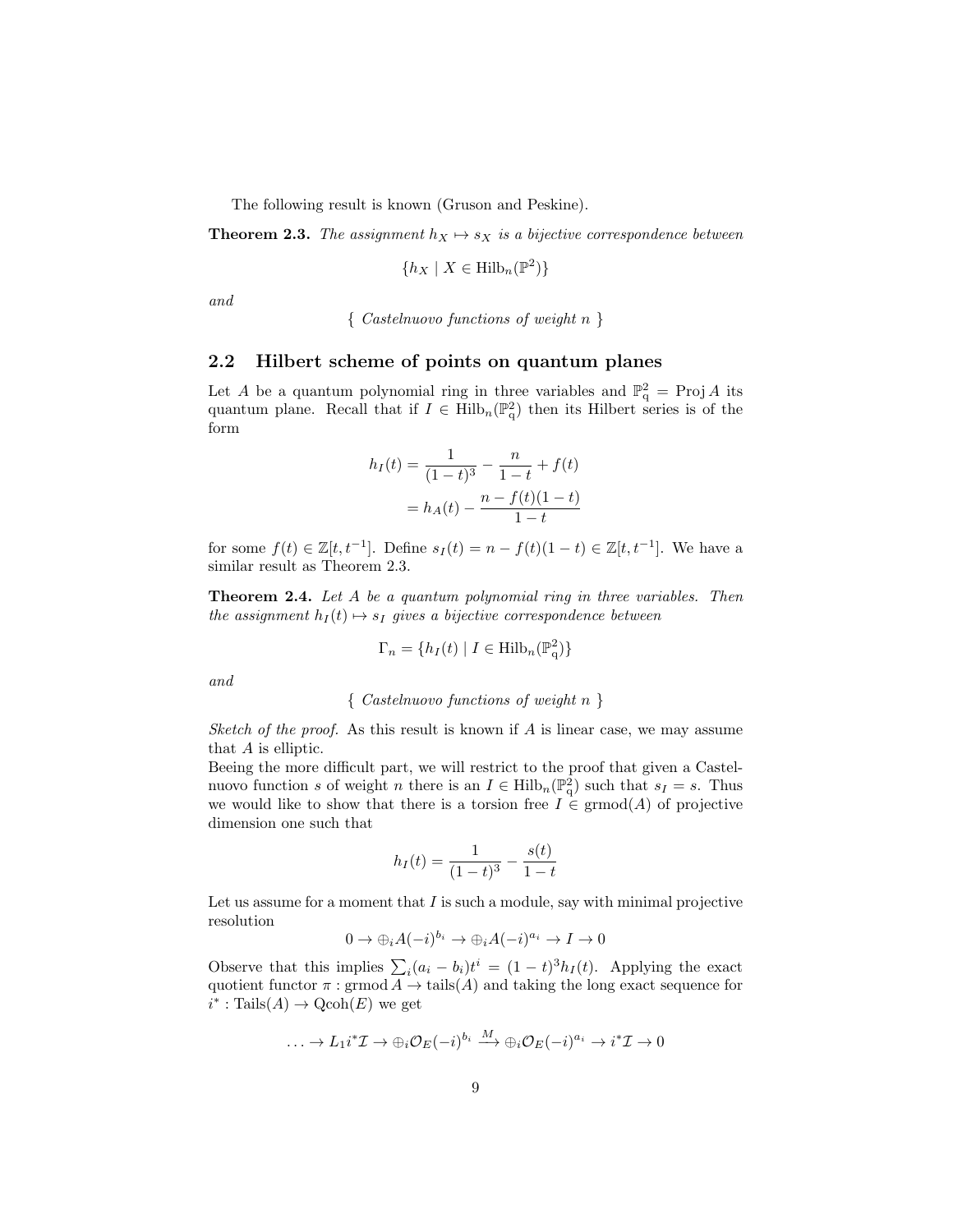where  $\mathcal{I} = \pi I$ . Now if I is reflexive then we are in the pleasant situation that  $L_j i^* \mathcal{I} = 0$  for  $j > 0$  and  $i^* \mathcal{I}$  is a line bundle on E. Which means that  $M_p = M \otimes_E \mathcal{O}_p$  has maximal rank for any point  $p \in E$ . We end up with the exact sequence

$$
0 \to \oplus_i {\mathcal O}_E(-i)^{b_i} \overset{M}{\longrightarrow} \oplus_i {\mathcal O}_E(-i)^{a_i} \to i^*{\mathcal I} \to 0
$$

Now we may try to reverse this process. To fix our thoughts we will consider a specific Castelnuovo polynomial  $s(t)$  of weight  $n = 41$ :



Let

$$
h(t) = \frac{1}{(1-t)^3} - \frac{s(t)}{1-t}
$$

One calculates that

$$
((1-t)^{3}h(t))_{\geq 0} = 3t^{7} + t^{9} + 2t^{11}
$$

$$
((1-t)^{3}h(t))_{\leq 0} = t^{8} + 2t^{10} + 2t^{12}
$$

Consider the linear space

$$
H = \text{Hom}_E(\mathcal{O}_E(-8) \oplus \mathcal{O}_E(-10)^2 \oplus \mathcal{O}_E(-12)^2, \mathcal{O}_E(-7)^3 \oplus \mathcal{O}_E(-9) \oplus \mathcal{O}_E(-11)^2)
$$

We claim that it will be sufficient to prove

$$
\exists M \in H : \forall p \in E : \text{rank } M_p = 5
$$

Indeed, this implies that  $M$  is an injective map whose cokernel is a line bundle on E. Application of the exact functor  $i_*$  to the exact sequence

 $0 \to \mathcal{O}_E(-8) \oplus \mathcal{O}_E(-10)^2 \oplus \mathcal{O}_E(-12)^2 \xrightarrow{M} \mathcal{O}_E(-7)^3 \oplus \mathcal{O}_E(-9) \oplus \mathcal{O}_E(-11)^2 \to \mathrm{coker}\,M \to 0$ 

yields a torsion free module  $I$  of projective dimension one. An easy calculation then shows that  $h_I(t) = h(t)$  thus  $I \in \text{Hilb}_h(\mathbb{P}_q^2)$ .

Observe that any  $M \in H$  is of the form

$$
M = \left(\begin{array}{cccc} \times & \times & \times & \times & \times \\ \times & \times & \times & \times & \times \\ \times & \times & \times & \times & \times \\ 0 & \times & \times & \times & \times \\ 0 & 0 & 0 & \times & \times \\ 0 & 0 & 0 & \times & \times \end{array}\right)
$$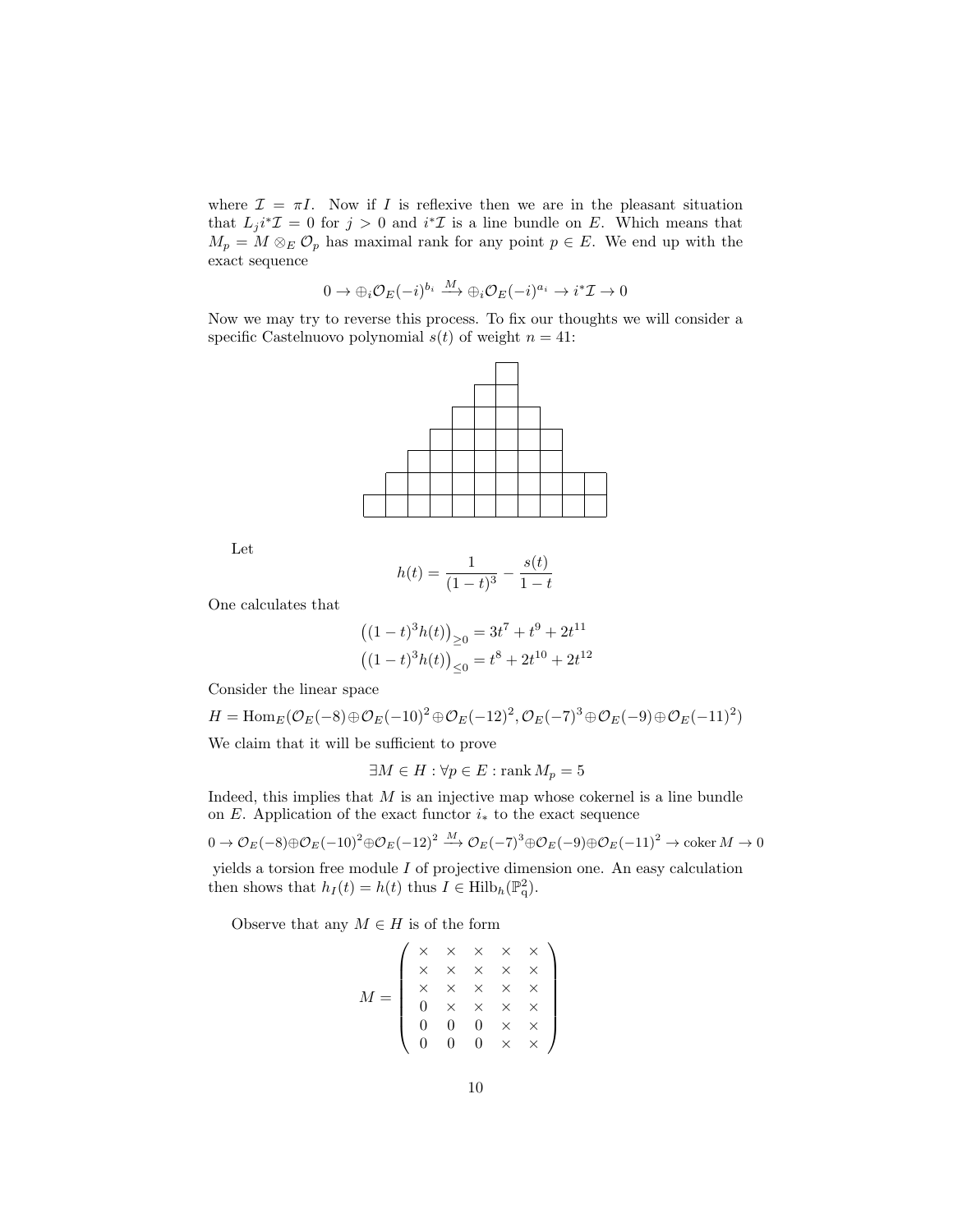for certain global sections  $\times$  of E with the appropriate degrees. Now consider the linear subspace <sup>0</sup>H of H given by those matrices  $N \in H$  where  $N_{\alpha\beta} = 0$  for  $\beta \neq \alpha, \alpha - 1$ . Thus  $N \in {}^{0}H$  is of the form

$$
N = \left(\begin{array}{ccccc} \times & 0 & 0 & 0 & 0 \\ \times & \times & 0 & 0 & 0 \\ 0 & \times & \times & 0 & 0 \\ 0 & 0 & \times & \times & 0 \\ 0 & 0 & 0 & \times & \times \\ 0 & 0 & 0 & 0 & \times \end{array}\right)
$$

Now fix  $p \in E$  and  $N \in {}^{0}H$ . Then the restriction of N to p is of the form

$$
N_p = \left(\begin{array}{cccc} * & 0 & 0 & 0 & 0 \\ * & * & 0 & 0 & 0 \\ 0 & * & * & 0 & 0 \\ 0 & 0 & * & * & 0 \\ 0 & 0 & 0 & * & * \\ 0 & 0 & 0 & 0 & * \end{array}\right) \in M_{6 \times 5}(k) \tag{3}
$$

By looking at the two topmost  $5 \times 5$  submatrices we see that for a matrix in  $M_{6\times5}(k)$  of the form (3) to not have maximal rank, both the diagonals must contain a zero. Thus imposing that rank  $N_p < 5$  gives two conditions on N and

$$
2 \leq \operatorname{codim}_{\mathfrak{I} H} \underbrace{\{N \in {}^0 H \mid \operatorname{rank} N_p < 5\}}_{\mathfrak{I} H_p}
$$

Since we assumed that A is elliptic,  $({}^0H_p)_p$  is a one-dimensional family of subvarieties of codimension  $\geq 2$  and it is clear that their union cannot be the whole of  $^{0}H$ 

$$
\bigcup_{p\in E} {}^0H_p\subsetneq {}^0H\subset H
$$

and any  $M \in {}^{0}\!H \setminus \bigcup_{p \in E} {}^{0}\!H_p$  will do.

We end with the dimension formula for the strata  $\text{Hilb}_h(\mathbb{P}_q^2)$  where  $h \in \Gamma_n$ . We use the elegant formula

$$
\sum_{i} (-1)^{i} h_{\underline{\text{Ext}}_{A}^{i}(M,N)}(t) = h_{M}(t^{-1}) h_{N}(t) h_{A}(t^{-1})^{-1}
$$
(4)

for  $M, N \in \text{grmod}(A)$ . Now if  $I \in \text{Hilb}_h(\mathbb{P}_q^2)$  then  $pd I = 1$ ,  $\text{Hom}_A(I, I) = k$ and (4) yields (for  $n > 0$ )

$$
\dim_k \operatorname{Ext}_k^1(I,I) = 1 + n + c
$$

where c is the constant term of  $(t^{-1} - t^{-2})s(t^{-1})s(t)$ . In particular, this dimension only depends on h, i.e. it is independent of the choice of  $I \in \text{Hilb}_n(\mathbb{P}_q^2)$ . It

 $\Box$